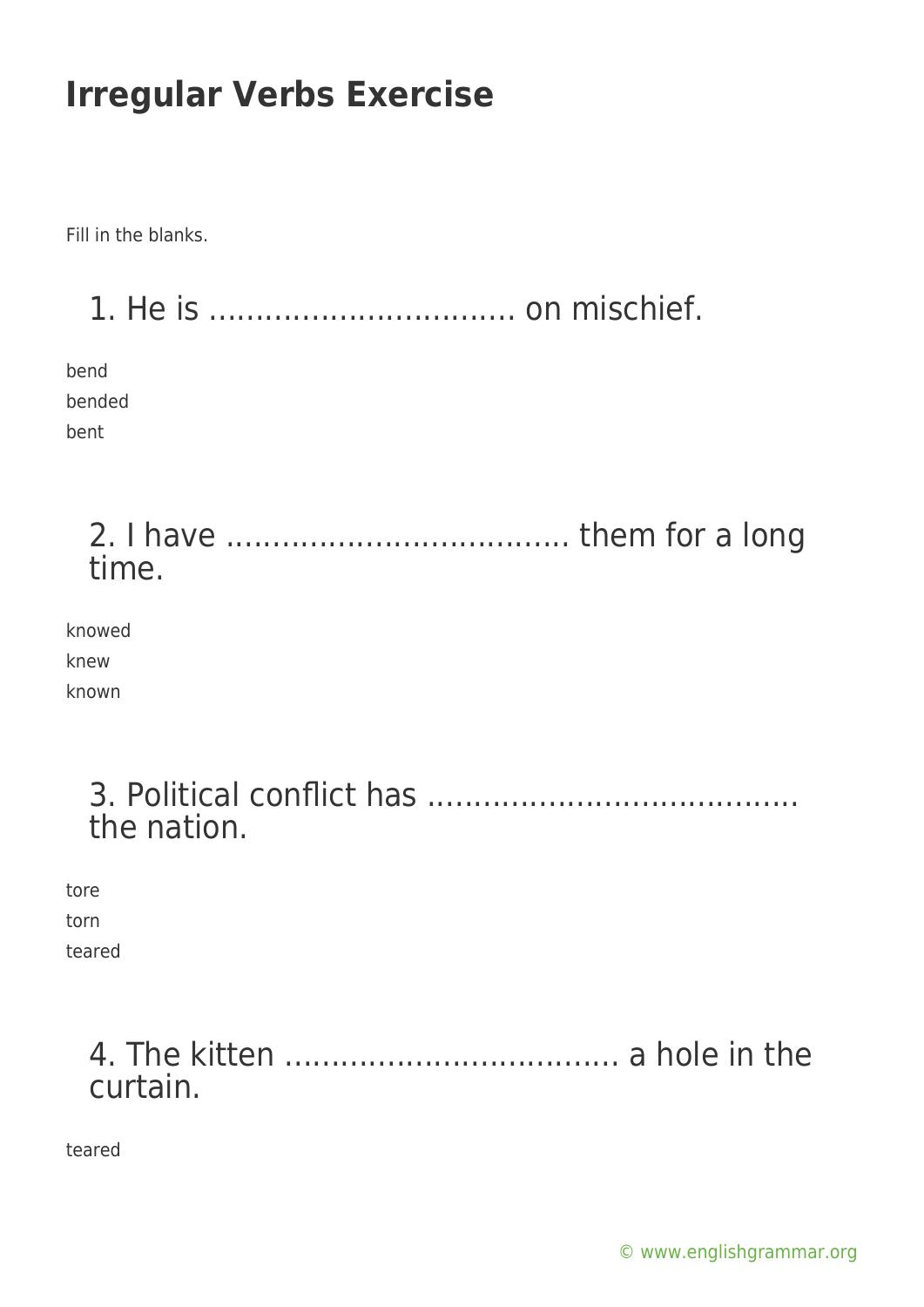tore torn

## 5. The man was ............................................. by a speeding vehicle.

hit hitted Either could be used here

### 6. The house was .............................................. among the trees.

hided hidden hid

## 7. The farmer was .......................................... by the dog.

bite byte bitten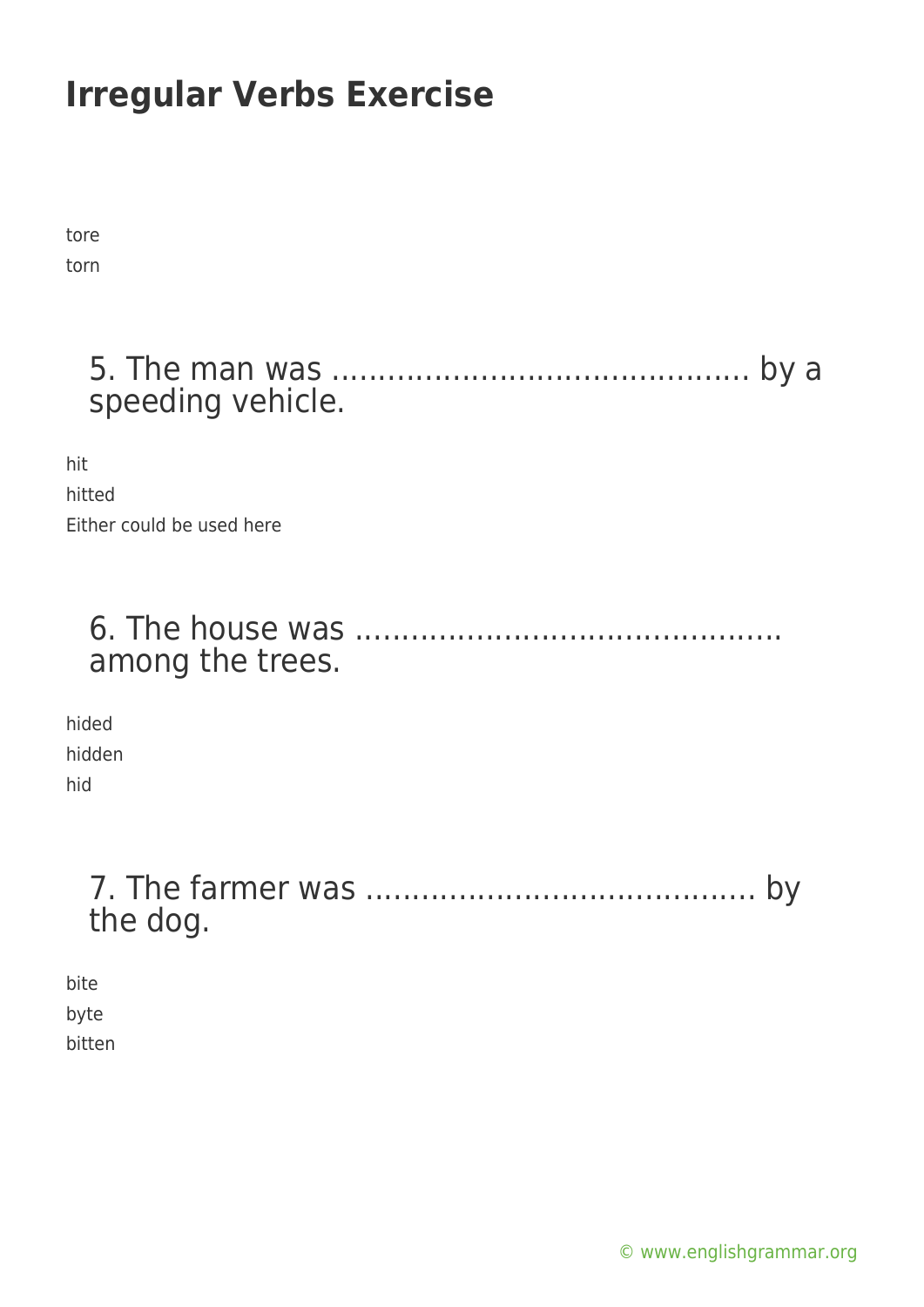#### 8. Last winter the water pipes ....................................... in the cold weather.

burst bursted Either could be used here

9. I ........................................ my hand yesterday.

burnt burned Either could be used here

### 10. The hikers ............................................ their way up the hill.

winded wound wounded

## 11. The sweater has ............................................ thin at the elbows.

wore worn worned